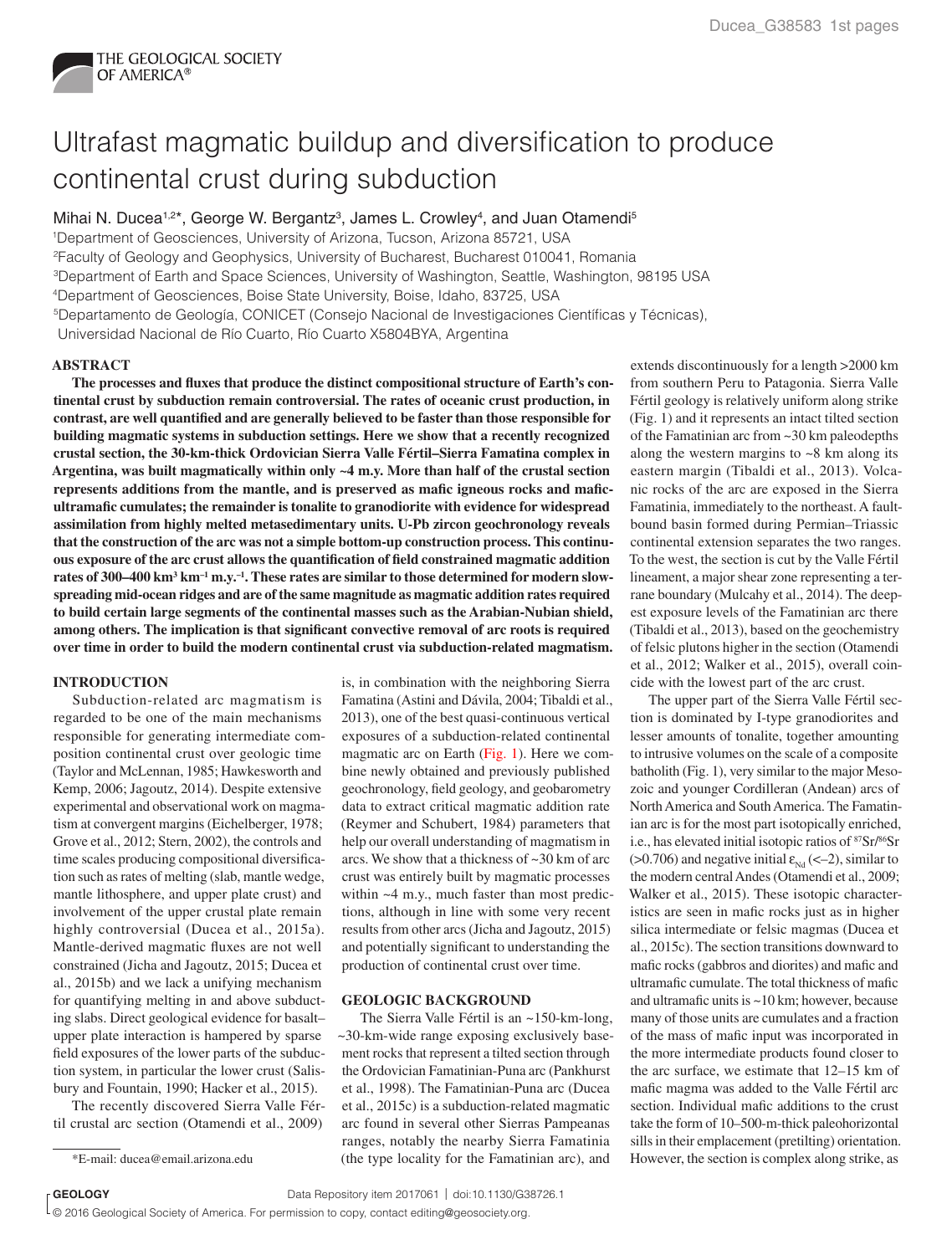

**Figure 1. A: Location map of the study area in central South America. The Sierra Valle Fértil and Sierra Famatina ranges (part of the larger Famatinian arc of the western Gondwanan margin) are shown. To the west, across a major tectonic boundary, is the Laurentian Cuyania terrane, which accreted to South America at the end of Famatinian magmatism. B: Simplified map of the central part of the Sierra Valle Fértil range, showing the main geologic units of the Famatinian arc exposed in the study area. The geologic map is a general view of the arc, with the western parts containing the deeper exposures (Pankhurst et al., 1998). Location of the new age-determined samples and the ages are shown in the figure.**

more tonalites are found locally in the deeper part of the section in places (Fig. 1). The only country rocks of the Famatinian arc are highgrade (amphibolite and granulite facies) migmatized equivalents of the regionally extensive Puncoviscano Formation (Ducea et al., 2015c), a turbidite sequence of Cambrian–Ordovician age (Pearson et al., 2013) of probable passive margin origin.

Regionally, from Peru to Patagonia, the age distribution of the Famatinian arc ranges between 495 Ma and ca. 466 Ma, but that range only bounds the activity of the arc at the largest scales. Here we report new age data collected from the Sierra Valle Fértil arc section and present a reinterpretation of previously published age data (Ducea et al., 2010).

#### **METHODS AND RESULTS**

Field work and sample collection, as well as petrographic and geochemical work complementing this paper, were reported by Tibaldi et al. (2013), Ducea et al. (2015c), and Walker et al. (2015). Six new high-precision U-Pb chemical abrasion–thermal ionization mass spectrometry (CA-TIMS) zircon ages are reported on gabbros and cumulate rocks from the mafic section, including intermediate products, and one upper crustal granodiorite. Analytical techniques and tabulated results are presented in the GSA Data Repository<sup>1</sup>.

The new samples were collected from the same general area where previous petrologic studies of the Sierra Valle Fértil were conducted (Otamendi et al., 2009, 2012; Ducea et al., 2010; Walker et al., 2015). Because the Valle Fértil mountain range is a tilted exposure through an arc, our sampling path follows, from west to east, the major igneous units from deeper in the section upward. Therefore, the studied section represents a paleo-vertical sampling transect into the Famatinian arc.

The summary of zircon U-Pb geochronology data, new and previously published, shows a much tighter age range, ~4 m.y. A couple of zircon rim ages of 468.9 Ma and 469.8 Ma (see the Data Repository) are interpreted to be metamorphic ages and are consistent with metamorphic zircon U-Pb ages previously measured (Rapela et al., 2001) (with lesser precision) on metasedimentary rocks from the Famatinian arc. They are within error identical to the magmatic age of the section and demonstrate that metamorphic zircons or zircon rims grow synchronously with high-flux crustal-scale magmatism in middle to deep crustal sections of magmatic arcs.

#### **DISCUSSION**

Arc magmatism manifests on both local and plate-scale time scales. Individual volcanic systems can have characteristic life spans from 200 to 300 k.y. to 5–8 m.y. (Ducea et al., 2015a), similar to estimates for chemical differentiation within discrete volcanic centers (Hawkesworth et al., 2000) and plutonic systems (Coleman et al., 2004). However, it has been much more difficult to constrain the characteristic time scales to

create entirely new arc crust by those processes. Here we show that the composite age data for the Sierra Valle Fértil imply that the arc section was intruded by voluminous mafic magma that internally differentiated, producing intermediate melts that then interacted with variable amounts of the highly migmatized metapelites and their partial melts to produce heterogeneous tonalities and upper crustal granodiorites on a time scale of only 4 m.y. In addition, the data in Figure 2 show that the process of arc construction was not simply a progressive bottom-up process. For example, the sample yielding the oldest of the CA-TIMS dates occurs near the top of the mafic complex, and continued input to the mafic complex was occurring while the more evolved portions of the arc were being established.

If close to 15 km of the arc thickness is represented by mafic additions from the mantle, that composes about half of the crustal thickness and, given the overwhelming predominance of arc magmatic products in the crust, it also represents 50% of the mass budget of the arc, consistent with geochemical models from here or elsewhere (Ducea et al., 2015b). Most active arcs are ~30–40 km wide and migrate laterally at  $2-6$  km m.y.<sup>-1</sup> (Ducea et al., 2015b). Assuming an average lateral migration in the Famatinian arc of 4 km m.y. $^{-1}$  and an instantaneous width of 35 km, the integrated lateral production of mafic magma was 50 km wide over 4 m.y., or a little  $>12$  km m.y.<sup>-1</sup>. The overall magmatic addition rates (the sum of all magmatic products) are 12  $\times$  30 km = 360 km<sup>3</sup> km<sup>-1</sup> m.y.<sup>-1</sup>, about half of which is mafic melt. These numbers are similar to the recently reported magmatic addition

<sup>&</sup>lt;sup>1</sup>GSA Data Repository item 2017061, analytical techniques and zircon U-Pb ages, is available online at www.geosociety.org/datarepository/2017, or on request from editing@geosociety.org.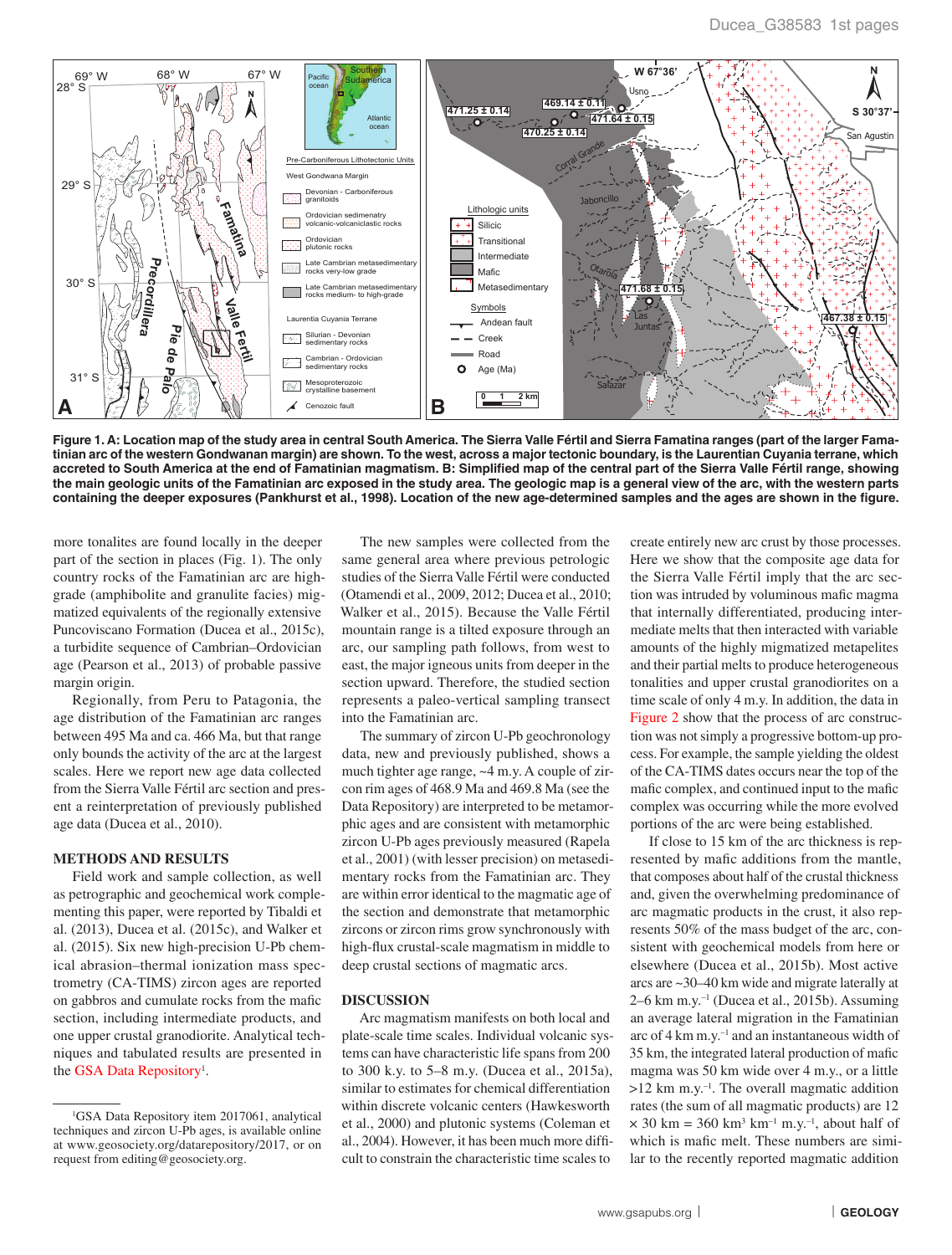

**Figure 2. U-Pb ages projected onto an averaged one-dimensional depth section. Because the thickness of the distinct compositional domains is not uniform along the strike of the arc section, it was necessary to create an average thickness and project the data onto that. Relative depths and spacing are preserved, but actual depths will vary for the deepest samples. Vertical colored bar of ~4 m.y. bounds the new high-precision chemical abrasion–thermal ionization mass spectrometry (CA-TIMS) data and overlaps uncertainties in all available data (LA-MC–ICP-MS—laser ablation–multicollector–inductively coupled plasma–mass spectrometry). We take the 4 m.y. range as the duration of igneous activity that formed the arc section. Errors are given at 2**s**.**

rates for relevant modern and ancient island arcs (Jicha and Jagoutz, 2015), and about an order of magnitude higher than the classic estimates for magmatic addition rates in arcs (Reymer and Schubert, 1984), which are integrated over lifetimes of tens to hundreds of millions of years. The mafic addition rates are comparable to those at slow-spreading mid-ocean ridges and are about half the average addition rates at midocean ridges (Cogné and Humler, 2004).

The total magmatic addition of the Famatinian arc in the Sierra Valle Fértil–Sierra de Famatinia, representing the total amount of magmatic rocks formed during the 472–468 Ma period, includes mafic additions and the recycled preexisting crustal rocks via upper plate partial melting. The total magmatic addition is comparable to the  $320 \text{ km}^3 \text{ km}^{-1} \text{ m}$ .y.<sup>-1</sup> average oceanic rates (Reymer and Schubert, 1984). If these mafic rates reflect standard mantle melt productivity under thin arcs (oceanic or transitional continental),

then the ones determined for thick Andean-type arcs (total magmatic rates between 10 and 150  $km<sup>3</sup> km<sup>-1</sup> m.y.<sup>-1</sup>$ ), half of which is believed to be mafic (Paterson and Ducea, 2015), are much lower even during flare-up periods. This is a fundamental difference between thin and thick arcs that contradicts a common assumption that all arcs are the subject to identical processes of melting in the mantle wedge with similar melt productivities (Grove et al., 2012), or that perhaps melt productivity is proportional to convergence rates.

Ultrahigh magmatic addition rates (300–400  $km<sup>3</sup> km<sup>-1</sup> m.y<sup>-1</sup>$ ) similar to those described here appear to characterize parts of the continental crust (Coleman et al., 2004) such as the Arabian-Nubian shield (900–600 Ma), the Svekocarelian shield (1900–1700 Ma), or the peri-Gondwanan arc terranes of Europe (700–400 Ma). The causes of their high addition rates have been debated for decades and remain unresolved. We

suggest here that those continental crustal segments formed in a manner similar to the case discussed here: high arc migration rates across trenches (either toward or away from the trench) can lead to arc sweeps that result in fast production of new continental crust over larger areas, as we suspect was the case with these classic examples of unusually high magmatic addition rates. Moreover, we suspect that the majority of the continental crust was formed in such arcs over the course of Earth's history (Condie and Kroner, 2013); the average trace elemental budget of the continental crust is consistent with its derivation from thin arcs (e.g., Taylor and McLennan, 1985).

We further propose that the main cause for reducing melt productivity in thick Andean arcs is the crowding effect of cumulate buildup under the arc (DeCelles et al., 2009). Most arcs have a longer lifetime than Sierra Valle Fértil; on average oceanic arcs live ~40 m.y., whereas Andean arcs have an average life of 100 m.y. (Ducea et al., 2015a). In arcs under flare-up mode, or in slowly migrating arcs, the buildup of mafic ultramafic cumulates can rapidly generate enormously thick roots (Ducea and Saleeby, 1998) that crowd the mantle wedge to the point of interrupting normal wedge convection or temporarily stopping it (Ducea et al., 2015a). Thick Cordilleran arcs are probably plagued by this problem for much of their history, excepting times immediately following delamination of the lithosphere.

Arc cumulates are typically pyroxene and amphibole rich (with garnet being an abundant additional phase in continental arcs) and are slightly denser in island arcs to significantly denser in continental arcs (Jull and Kelemen, 2001) than the underlying mantle. Therefore they are removed and recycled into the convective mantle as Raleigh-Taylor instabilities. Long-lived arcs and/or slowly migrating arcs generate mafic and/or ultramafic roots that are much thicker than 30 km (Ducea et al., 2015a). If the Valle Fértil–Famatina addition rates were characteristic for arc magmatism over time, 4–8 times more crust would form over 2–4 b.y. of presumed subduction-like processes and arc magmatism, compared to the present-day volume of continental crust. This is calculated using the modern total length of trenches today (55  $\times$ 103 km), an average crustal thickness of 30 km in arcs, a  $350 \mathrm{km}^3 \mathrm{km}^{-1}$  m.y.<sup>-1</sup> addition rate determined here that yields  $8 \times 10^8$  km<sup>3</sup> of arc crust produced in 2 b.y. compared to  $1.5-1.8 \times 10^8$ km3 , which is the modern volume of continental crust. That excess material is somewhat improperly referred to as crust, because it is dominated by mafic-ultramafic cumulate and restite materials (Jagoutz, 2014). The bulk of the missing crust likely resides today in the mantle as a reservoir of recycled (delaminated) and dispersed nonperidotitic mass, which is distinct from other forms of recycled crust, such as subducted sediment.